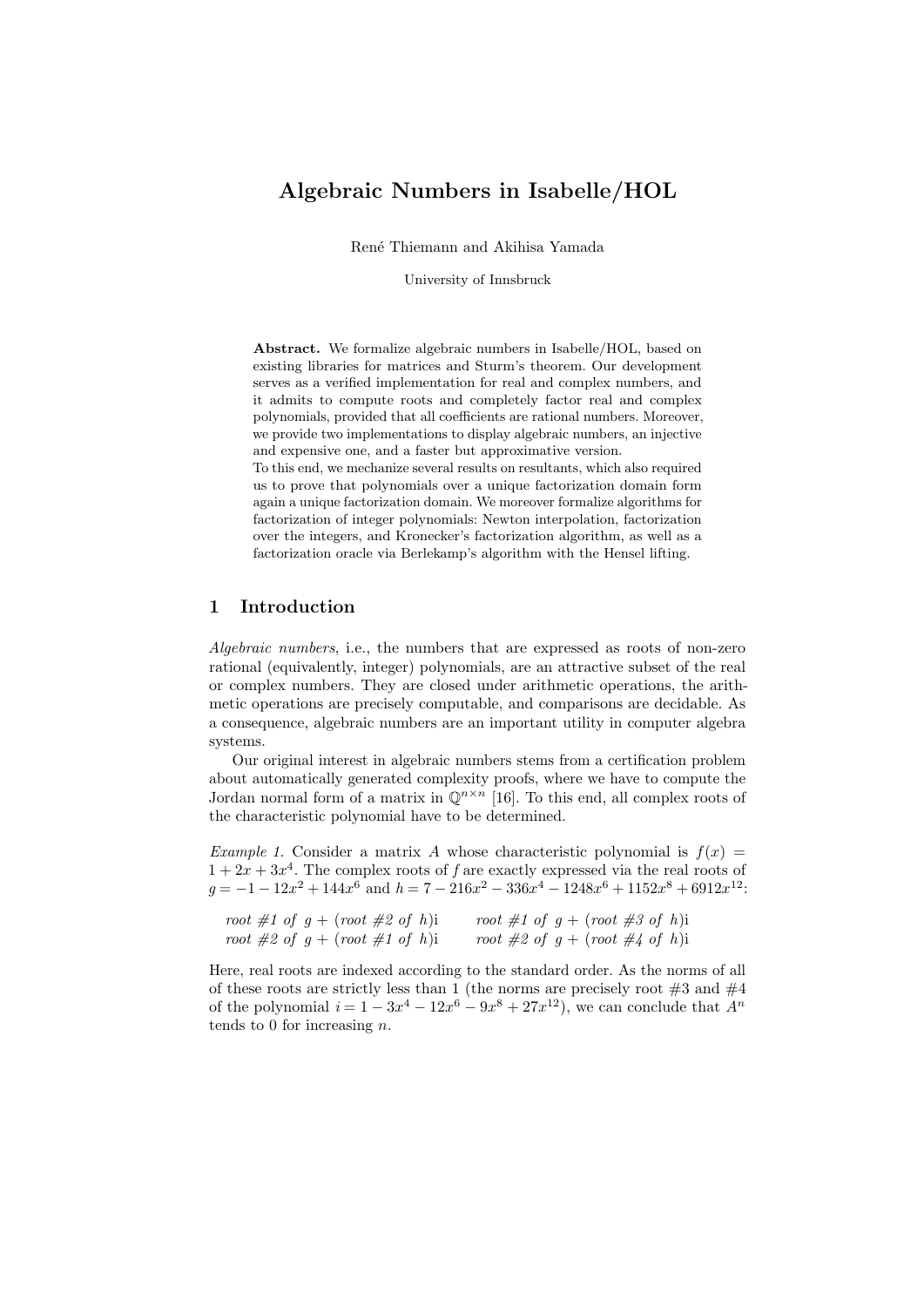In this paper, we provide a fully verified and efficient implementation of algebraic numbers in Isabelle/HOL [\[14\]](#page-16-1).

- The first problem in computation with algebraic numbers is to obtain a non-zero polynomial which represents a desired algebraic number as its root. To this end, we formalize the theory of resultants, and thus provide a verified computation of non-zero polynomials with desired roots (Section [2\)](#page-2-0).
- A direct computation of resultants as determinant is infeasible in practice. Hence, we formalize a method based on a Euclid-like algorithm in combination with *polynomial remainder sequences* [\[1](#page-16-2)[,5\]](#page-16-3) (Section [3\)](#page-5-0).
- Polynomials computed via resultants are often not optimal for representing an algebraic number, and lead to exponential growth of degrees during arithmetic operations. To avoid this problem, we formalize polynomial factorization algorithms, including an efficient oracle via Berlekamp's algorithm and the Hensel lifting, and an expensive but certified version of Kronecker's algorithm. To this end, we also formalize algorithms for prime factorization and polynomial interpolation, as well as Gauss' lemma. (Section [4\)](#page-8-0)
- An algebraic number a is basically represented by a triple  $(f, l, r)$  of rational polynomial f and  $l, r \in \mathbb{Q}$  such that a is the unique root of f within the interval  $[l, r]$ . To compute such an interval, we generalize the existing formalization of Sturm's method [\[6\]](#page-16-4) to work over the rationals, and precompute the Sturm sequence to avoid recomputation. We also take special care for arithmetic operations involving a rational number, and finally provide a quotient type for algebraic numbers, which works modulo different representations of the same algebraic numbers. (Section [5\)](#page-10-0)
- We also integrate complex algebraic numbers. Our algorithms cover complex root computation, as well as a factorization for rational polynomials over R or C. (Section [6\)](#page-14-0)
- Finally, we develop algorithms for displaying algebraic numbers. A challenge in precisely representing algebraic numbers is to ensure the uniqueness of string representation, independent from the internal representation. Here, the certified factorization algorithm plays a crucial role. (Section [7\)](#page-15-0)

For the Coq proof assistant, the Mathematical Components  $\text{library}^1$  $\text{library}^1$  contains various formalized results around algebraic numbers, e.g., quantifier elimination procedures for real closed fields [\[4\]](#page-16-5). In particular, the executable formalization of algebraic numbers for  $Coq$  is given by  $Cohen$  [\[2\]](#page-16-6). He employed Bézout's theorem to derive desired properties of resultants. In contrast, we followed proofs by Mishra [\[13\]](#page-16-7) and formalized various facts on resultants. We further mechanize an algorithm to compute resultants, as well as the polynomial factorization algorithms. Our work is orthogonal to the more recent work which completely avoids resultants [\[3\]](#page-16-8).

For Isabelle, Li and Paulson [\[11\]](#page-16-9) independently implemented algebraic numbers. They however did not formalize resultants; instead, they employed an

<span id="page-1-0"></span> $1$  See <http://math-comp.github.io/math-comp>.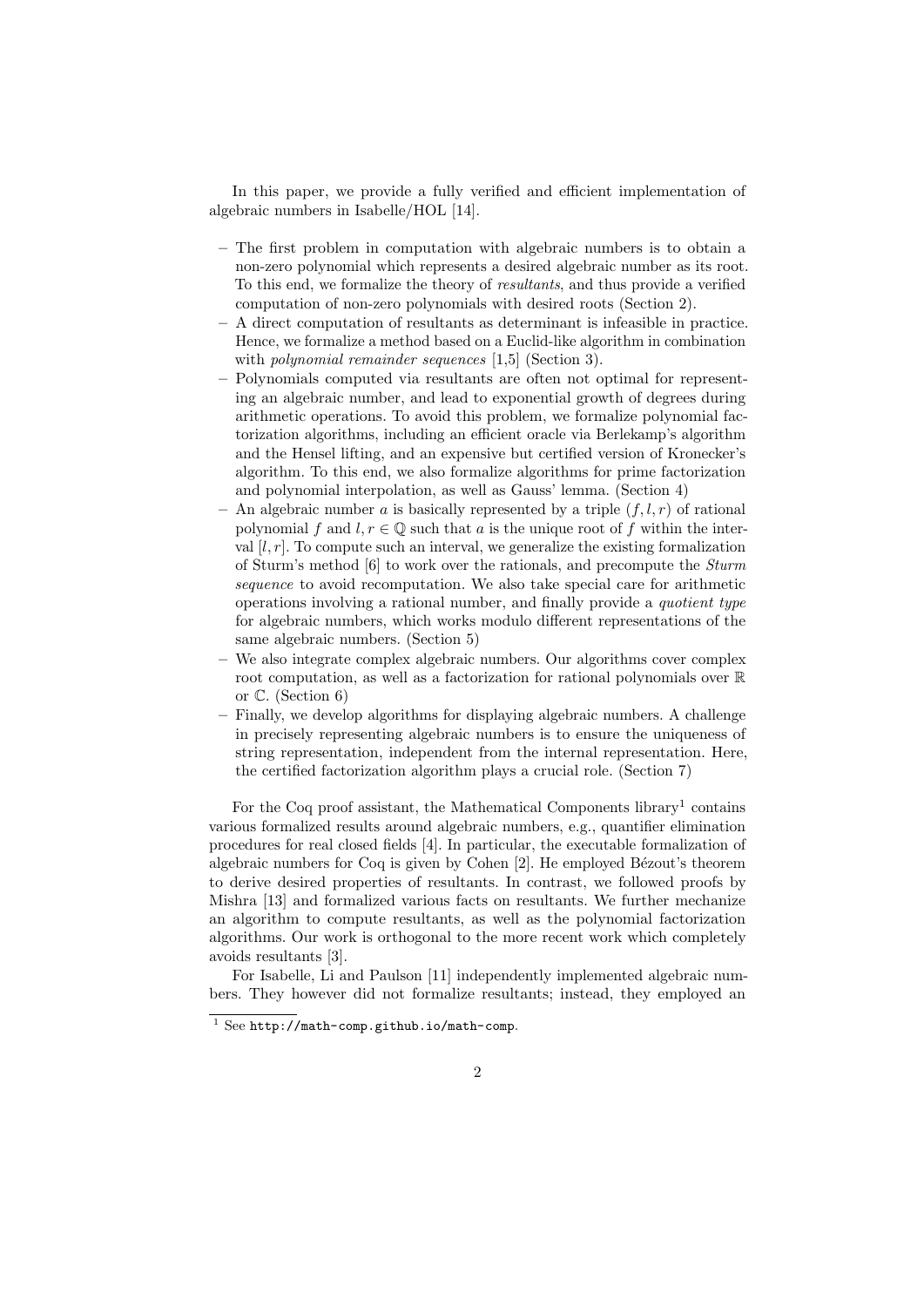external tool as an oracle to provide polynomials that represent desired algebraic numbers, and provided a method to validate that the polynomials from the oracle are suitable.<sup>[2](#page-2-1)</sup> Although we also use untrusted oracles for polynomial factorization, the difference is crucial. First, finding polynomials is indispensable for the computation of algebraic numbers, and hence their implementation is not ensured to always succeed. On the other hand, factorization is optional, and is employed only for efficiency. Second, in addition to an external oracle interface, we also provide an internal one, so that no external tools are required. Finally, due to our optimization efforts, we can execute their examples [\[11,](#page-16-9) Figure 3] in 0.0[3](#page-2-2) seconds on our machine, where they reported 4.16 seconds.<sup>3</sup>

The whole formalization has been made available in the archive of formal proofs for Isabelle 2016 (<http://afp.sourceforge.net>), cf. entries Algebraic Numbers, Polynomial Factorization, and Polynomial Interpolation.

## <span id="page-2-0"></span>2 Resultants

In order to define arithmetic operations over algebraic numbers, the first task is the following: Given non-zero polynomials that have the input numbers as roots, compute a non-zero polynomial that has the output number as a root.

Consider an algebraic number a represented as a root of  $f(x) = \sum_{i=0}^{m} f_i x^i$ . To represent the unary minus  $-a$ , clearly *poly-uminus f*, defined as the polynomial  $f(-x)$ , does the job. For the multiplicative inverse  $\frac{1}{a}$ , it is also not difficult to show that *poly-inverse* f, defined as  $\sum_{i=0}^{m} f_i x^{m-i}$ , has  $\frac{1}{a}$  as a root.

For addition and multiplication, given another polynomial  $g(x) = \sum_{i=0}^{n} g_i x^i$ representing an algebraic number b, we must compose non-zero polynomials *poly*add f g and poly-mult f g that have  $a + b$  and  $a \cdot b$  as a root, resp.

For this purpose the resultant is a well-known solution. The resultant of the polynomials f and g above is defined as  $\text{Res}(f,g) = \det(S_{f,g})$ , where  $S_{f,g}$  is the Sylvester matrix (blank parts are filled with zeros):

$$
S_{f,g} = \begin{bmatrix} f_m & f_{m-1} & \cdots & f_0 \\ \vdots & \vdots & \ddots & \vdots \\ f_m & f_{m-1} & \cdots & f_0 \\ g_n & g_{n-1} & \cdots & g_0 \\ \vdots & \vdots & \ddots & \vdots \\ g_n & g_{n-1} & \cdots & g_0 \end{bmatrix}
$$

In the remainder of this section, we consider addition – multiplication is treated similarly. The desired result is informally stated as follows, where polyadd f g is defined as the resultant of the two bivariate polynomials  $f(x - y)$  and  $g(y)$ , where the resultant is a univariate polynomial over x.

<span id="page-2-1"></span><sup>&</sup>lt;sup>2</sup> Here one cannot just evaluate the polynomial on the algebraic point and test the result is 0; we are defining the basic arithmetic operations needed for this evaluation.

<span id="page-2-2"></span> $^3$  However, we use a faster computer with 3.5 GHz instead of 2.66 GHz.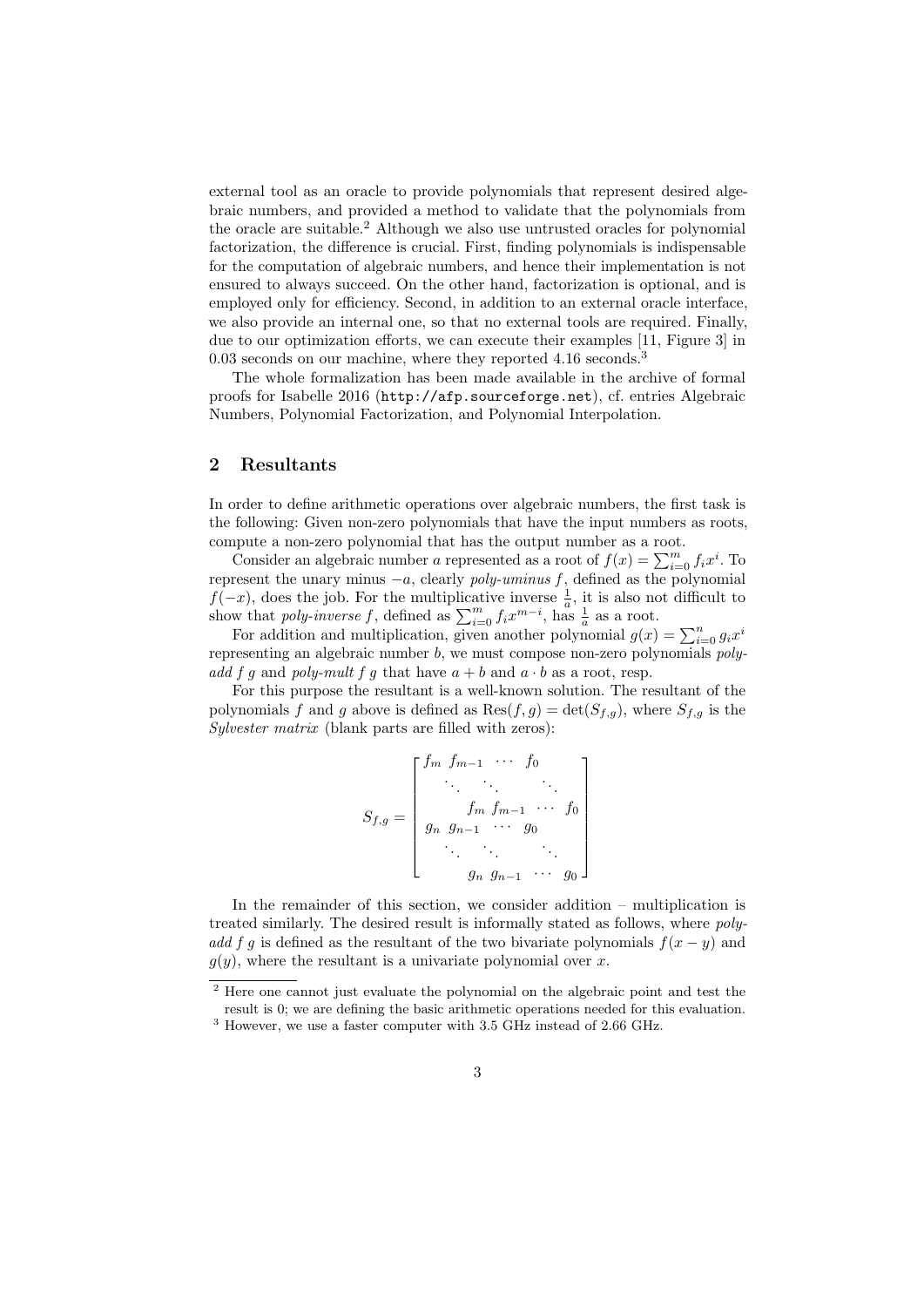**Lemma 2.** Let  $f$  and  $g$  be non-zero univariate polynomials with roots  $a$  and  $b$ , respectively. Then poly-add f g is a non-zero polynomial having  $a + b$  as a root.

The lemma contains two claims: poly-add f g has  $a + b$  as a root, and poly-add f  $q \neq 0$ . In the next sections we prove each of the claims.

#### 2.1 Resultant has Desired Roots

For non-constant polynomials  $f$  and  $g$  over a commutative ring  $R$ , we can compute polynomials  $p$  and  $q$  such that

<span id="page-3-1"></span><span id="page-3-0"></span>
$$
Res(f,g) = p(x) \cdot f(x) + q(x) \cdot g(x)
$$
\n(1)

To formally prove the result, we first define a function mk-poly that operates on the Sylvester matrix. For each  $j$ -th column except for the last one,  $mk-poly$ adds the j-th column multiplied by  $x^{m+n-j}$  to the last column. Each addition preserves determinants, and we obtain the following equation:

$$
Res(f,g) = det(mk-poly S_{f,g}) = det \begin{bmatrix} f_m & \cdots & f_1 & f_0 & f(x) \cdot x^{n-1} \\ \vdots & \vdots & \ddots & \vdots \\ f_m & \cdots & f_1 & f_0 & f(x) \cdot x \\ f_m & \cdots & f_1 & f(x) & f(x) \\ \vdots & \vdots & \ddots & \vdots & \vdots \\ g_n & \cdots & g_1 & g_0 & g(x) \cdot x \\ g_n & \cdots & g_1 & g(x) & g(x) \end{bmatrix}
$$
 (2)

Now we apply the *Laplace expansion*, which we formalize as follows.

lemma assumes  $A \in carrier_m$  n n (\* meaning  $A \in R^{n \times n}$  \*) and  $j < n$ shows det  $A = (\sum i \langle n, A_{(i, j)} \rangle * cofactor A i j)$ 

Here, cofactor A i j is defined as  $(-1)^{i+j} \cdot det(B)$ , where B is the minor matrix of A obtained by removing the *i*-th row and *j*-th column. Thus we can remove the last column of the matrix A in [\(2\)](#page-3-0), by choosing  $j = m + n - 1$ . Note that then every *cofactor* A i j is a constant. We obtain p and q in [\(1\)](#page-3-1) as follows:

$$
Res(f,g) = \left(\sum_{i=0}^{n-1} cofactor A i j \cdot x^{i}\right) \cdot f(x) + \left(\sum_{i=0}^{m-1} cofactor A (n+i) j \cdot x^{i}\right) \cdot g(x)
$$

<span id="page-3-2"></span>**Lemma 3. assumes** degree  $f > 0$  and degree  $g > 0$ 

shows  $\exists p \ q$ . degree  $p <$  degree  $q \land$  degree  $q <$  degree  $f \land$  $\therefore$  resultant f g : $\rangle = p * f + q * g$ 

Here,  $\therefore$  c : is Isabelle's notation for the constant polynomial c. The lemma implies that, if  $f$  and  $g$  are polynomials of positive degree with a common root  $a$ , then  $\text{Res}(f, g) = p(a) \cdot f(a) + q(a) \cdot g(a) = 0$ . The result is lifted to the bivariate case: for any a and b,  $f(a, b) = g(a, b) = 0$  implies  $\text{Res}(f, g)(a) = 0$ .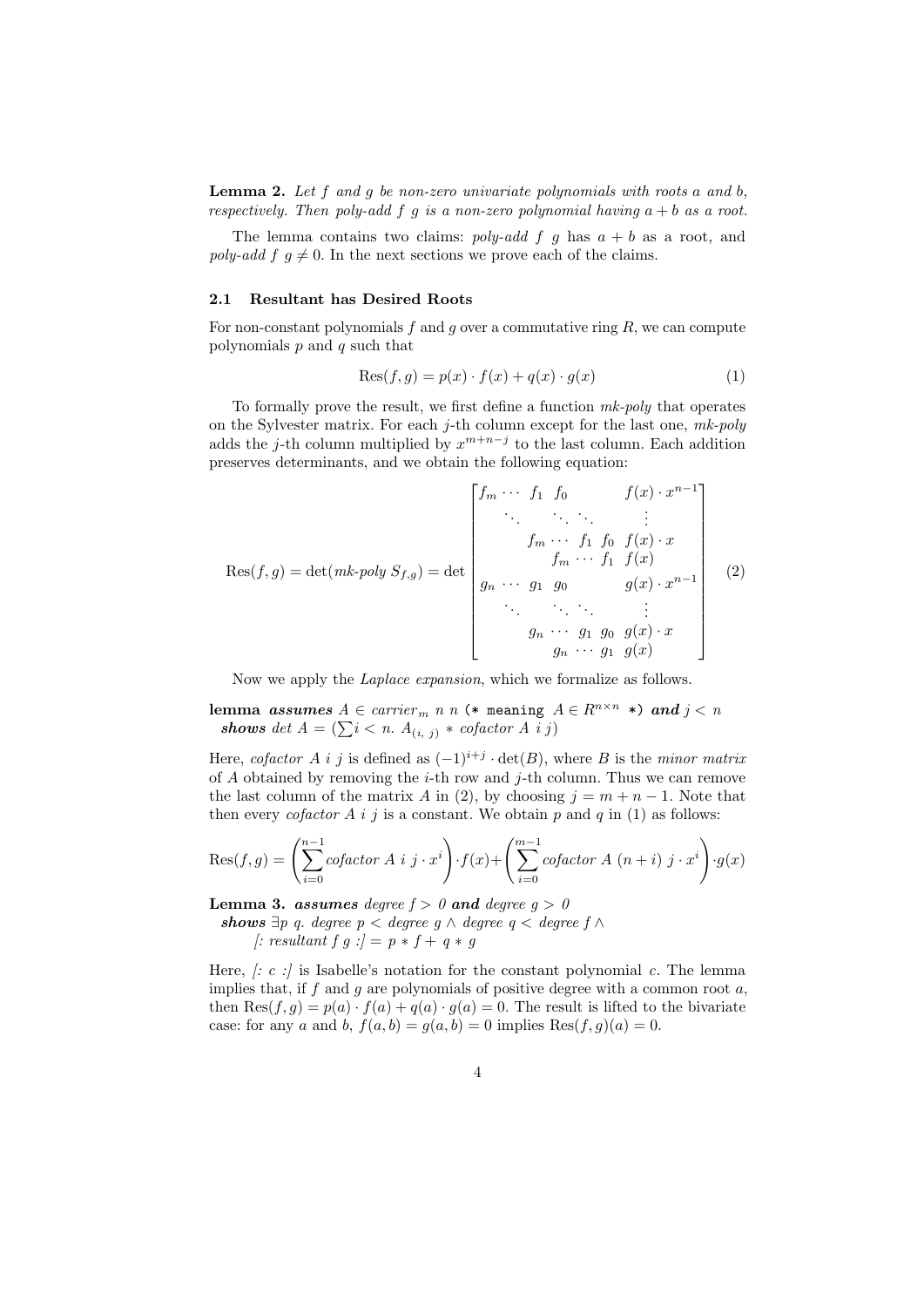lemma assumes degree  $f > 0 \vee$  degree  $g > 0$  and poly2 f a  $b = 0$ and poly2 g a  $b = 0$ shows poly (resultant f g)  $a = 0$ 

Here, poly is Isabelle's notation for the evaluation of univariate polynomials, and poly2 is our notation for bivariate polynomial evaluation.

Now for univariate non-zero polynomials  $f$  and  $g$  with respective roots  $a$  and b, the bivariate polynomials  $f(x - y)$  and  $g(y)$  have a common root at  $x = a + b$ and  $y = b$ . Hence, the univariate polynomial poly-add f  $g = \text{Res}(f(x - y), g(y))$ indeed has  $a + b$  as a root.

lemma assumes  $g \neq 0$  and poly  $f a = 0$  and poly  $g b = 0$ shows poly (poly-add f g)  $(a + b) = 0$ 

### 2.2 Resultant is Non-Zero

Now we consider the second claim:  $poly-add f g$  is a non-zero polynomial. Note that it would otherwise have any number as a root. Somewhat surprisingly, formalizing this claim is more involving than the first one.

We first strengthen Lemma [3,](#page-3-2) so that  $p$  and  $q$  are non-zero polynomials. Here, we require an integral domain *idom*, i.e., there exist no zero divisors.

lemma *assumes degree*  $f > 0$  and degree  $g > 0$ 

shows  $\exists p q$ . degree  $p <$  degree  $q \wedge$  degree  $q <$  degree  $f \wedge$ |: resultant f g : $\rho = p * f + q * g \wedge p \neq 0 \wedge q \neq 0$ 

We further strengthen this result, so that  $\text{Res}(f, g) = 0$  implies f and g share a common factor. This requires polynomials over a unique factorization domain (UFD), which is available as a locale factorial-monoid in HOL/Algebra, but not as a class. We define the class ufd by translating the locale as follows:

class  $\textit{ufd} = \textit{idom} +$ **assumes** factorial-monoid  $\int$  carrier = UNIV –  $\{0\}$ , mult = op \*, one = 1  $\}$ 

We also show that polynomials over a UFD form a UFD, a non-trivial proof.

instance  $poly::(ufd)$  ufd

Note also that the result is instantly lifted to any multivariate polynomials; if  $\alpha$ is of sort ufd, then so is  $\alpha$  poly, and thus so is  $\alpha$  poly poly, and so on.

Now we obtain the following result, where  $coprime_I$  generalizes the predicate coprime (originally defined only on the class gcd) over idom as follows:

definition coprime<sub>I</sub>  $f g \equiv \forall h$ . h dvd  $f \rightarrow h$  dvd g  $\rightarrow h$  dvd 1

<span id="page-4-0"></span>**Lemma 4. assumes** degree  $f > 0 \vee$  degree  $g > 0$  and resultant  $f \circ g = 0$  $\mathbf{shows} = coprime_I fg$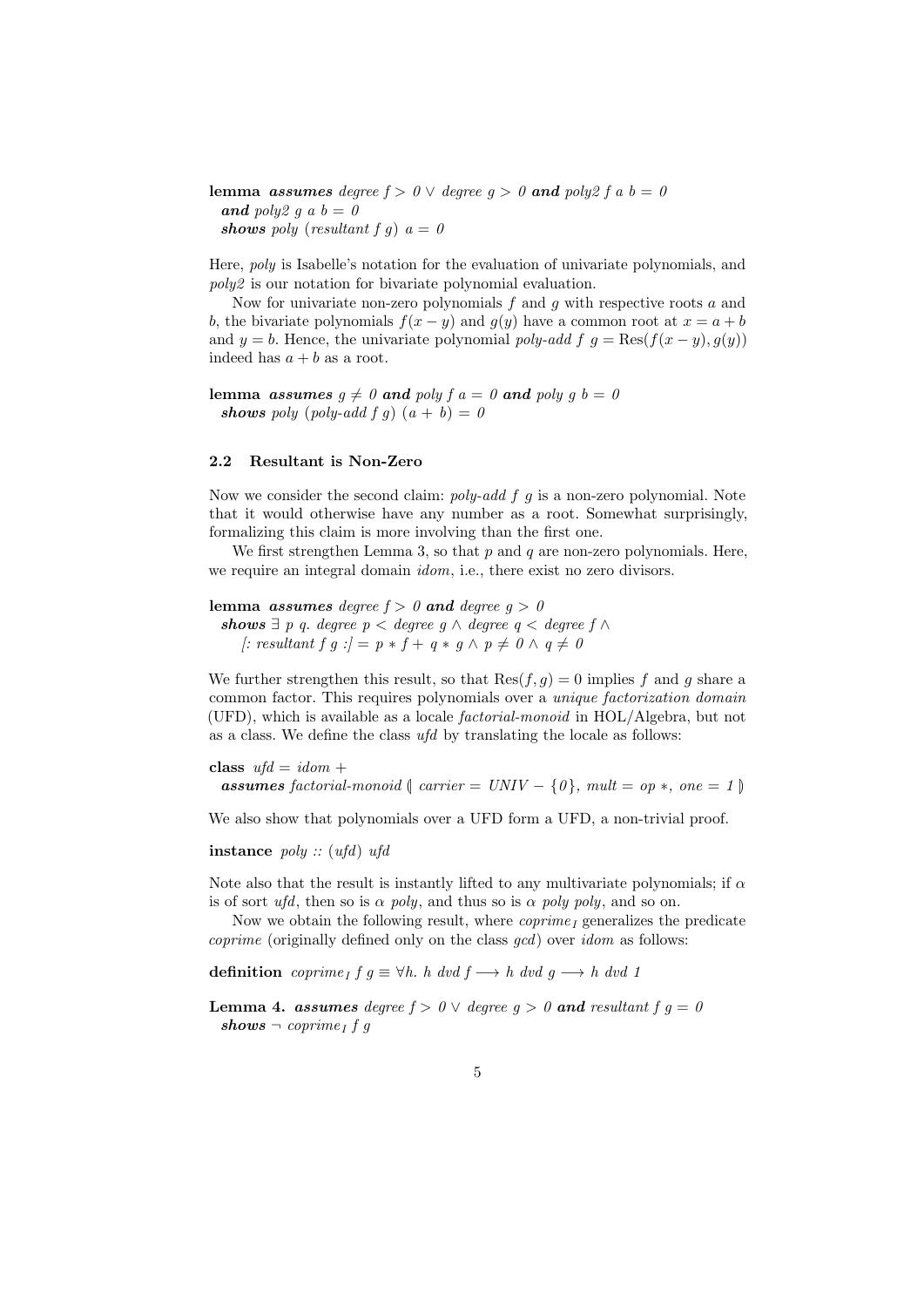Now we reason Res $(f(x - y), g(y)) \neq 0$  by contradiction. If Res $(f(x - y), g(y))$  $g(y) = 0$ , then Lemma [4](#page-4-0) implies that  $f(x - y)$  and  $g(y)$  have a common proper factor. This cannot be the case for complex polynomials: Let  $f = f_1 \cdots f_m$  and  $g = g_1 \cdots g_n$  be a complete factorization of the univariate polynomials f and g. Then the bivariate polynomials  $f(x - y)$  and  $g(y)$  are factored as follows:

<span id="page-5-1"></span>
$$
f(x - y) = f_1(x - y) \cdots f_m(x - y) \qquad g(y) = g_1(y) \cdots g_n(y) \qquad (3)
$$

Moreover, this factorization is irreducible and unique (up to permutation and scalar multiplication). Since there is a common factor among  $f(x - y)$  and  $g(y)$ , we must have  $f_i(x-y) = g_i(y)$  for some  $i \leq m$  and  $j \leq n$ . By fixing y, e.g., to 0, we conclude  $f_i(x) = g_i(0)$  is a constant. This contradicts the assumption that  $f_i$ is a proper factor of f. We conclude the following result:

lemma assumes  $f \neq 0$  and  $g \neq 0$  and poly  $f x = 0$  and poly  $g y = 0$ shows poly-add  $f \, g \neq 0$ 

In order to ensure the existence of the complete factorization [\(3\)](#page-5-1), our original formalization employs the fundamental theorem of algebra, and thus the above lemma is initially restricted to complex polynomials. Only afterwards the lemma is translated to rational polynomials via a homomorphism lemma for poly-add. In the development version of the AFP (May 2016), however, we have generalized the lemma to arbitrary field polynomials.

### <span id="page-5-0"></span>3 Euclid-Like Computation of Resultants

Resultants can be computed by first building the Sylvester matrix and then computing its determinant by transformation into row echelon form. A better way to compute resultants has been developed by Brown via subresultants [\[1\]](#page-16-2), and a Coq formalization of subresultants exists [\[12\]](#page-16-10). We leave it as future work to formalize this algorithm in Isabelle. Instead, we compute resultants using ideas from Collins' primitive PRS (polynomial remainder sequences) algorithm [\[5\]](#page-16-3).

### <span id="page-5-3"></span>3.1 The Algorithm and Its Correctness

The algorithm computes resultants  $\text{Res}(f, g)$  in the manner of Euclid's algorithm. It repeatedly performs the polynomial division on the two input polynomials and replaces one input of larger degree by the remainder of the division.

We formalize the correctness of this algorithm as follows. Here we assume the coefficients of polynomials are in an integral domain which additionally has a division function such that  $(a \cdot b)/b = a$  for all  $b \neq 0$ . Below we abbreviate  $m =$ degree f,  $n = degree\ g$ ,  $k = degree\ r$ , and  $c = leading-coeff\ g$ .

### <span id="page-5-2"></span>Lemma 5 (Computation of Resultants).

- 1. resultant  $f \, g = (-1)^{n+m} * result$
- 2. assumes  $d \neq 0$  shows resultant  $(d \cdot f)$   $g = d^n * \text{resultant } f$  g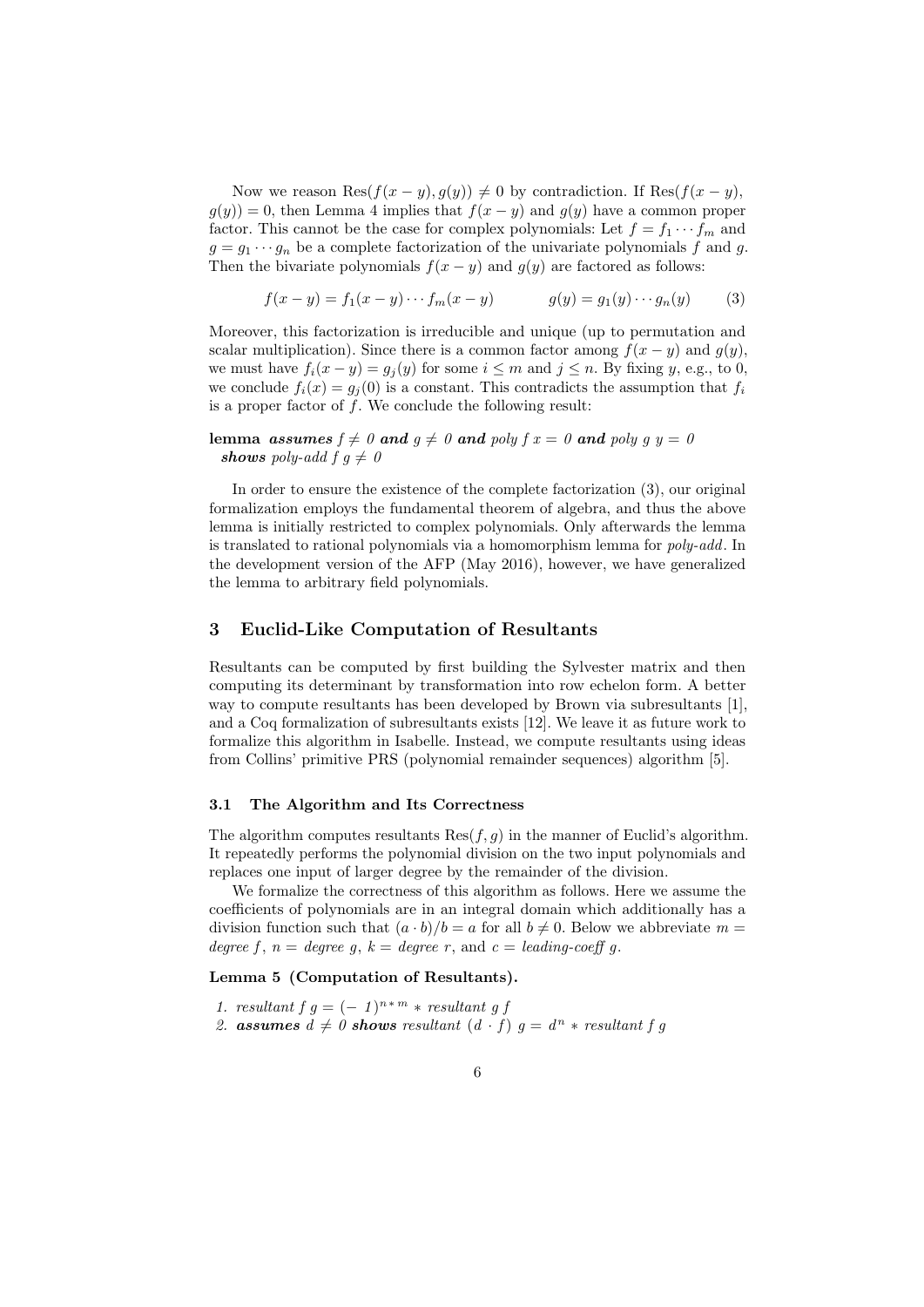3. assumes  $f = g * q + r$  and  $n \leq m$  and  $k < n$ shows resultant  $f \, g = (-1)^{n*(m-k)} * c^{m-k} * result$  resultant r g

Lemma [5](#page-5-2) (1) allows swapping arguments, which is useful for a concise definition of the Euclid-like algorithm. It is proven as follows: We perform a number of row swappings on the Sylvester matrix  $S_{f,g}$  to obtain  $S_{g,f}$ . Each swap will change the sign of the resultant. In Isabelle, we exactly describe how the transformed matrix looks like after each row-swapping operation.

Lemma [5](#page-5-2)(2) admits computing  $\text{Res}(f,g)$  via  $\text{Res}(d \cdot f,g)$ . As we will see, this is crucial for applying the algorithm on non-field polynomials including bivariate polynomials, which we are dealing with. To prove the result in Isabelle, we repeatedly multiply the rows in  $S_{f,g}$  by d, and obtain  $S_{d,f,g}$ .

The most important step to the algorithm is Lemma  $5(3)$ , which admits replacing  $f$  by the remainder  $r$  of smaller degree. A paper proof again applies a sequence of elementary row transformations to convert  $S_{qg+r,g}$  into  $S_{r,g}$ . We formalize these transformation by a single matrix multiplication, and then derive the property in a straightforward, but tedious way.

To use Lemma  $5(3)$ , we must compute a quotient q and a remainder r such that  $f = gq + r$ . For field polynomials one can just perform polynomial long division to get the corresponding  $q$  and  $r$ . For non-field polynomials, we formalize the polynomial *pseudodivision*, whose key property is formalized as follows:

lemma assumes  $g \neq 0$  and pseudo-divmod  $f g = (q, r)$ shows  $c^{1+m-n} \cdot f = g * q + r \wedge (r = 0 \vee k < n)$ 

Now we compute  $\text{Res}(f, g)$  as follows: Ensure  $m \geq n$  using Lemma [5](#page-5-2) (1), and obtain r via pseudodivision. We have  $\text{Res}(f,g) = \text{Res}(c^{1+m-n}f,g)/c^{(1+m-n)\cdot n}$ by Lemma [5](#page-5-2) (2), and Res $(c^{1+m-n}f,g)$  is simplified to Res $(g,r)$  by Lemma 5 (3), where the sum of the degrees of the input polynomials are strictly decreased.

The correctness of this reduction is formalized as follows:

lemma assumes pseudo-divmod  $f g = (q, r)$  and  $m \ge n$  and  $n > k$ shows resultant  $fg = (-1)^{n*m} * resultant\ g\ r\ / \ c^{(1+m-n)*n+k-m}$ 

We repeat this reduction until the degree  $n$  of  $q$  gets to zero, and then use the following formula to finish the computation.

lemma assumes  $n = 0$  shows resultant  $f g = c<sup>m</sup>$ 

#### 3.2 Polynomial Division in Isabelle's Class Hierarchy

When formalizing the algorithms in Isabelle (version 2016), we encountered a problem in the class mechanism. There is already the division for field polynomials formalized, and based on this the instance declaration "instantiation  $poly$ : (field) ring-div", meaning that  $\alpha$  poly is in class ring-div if and only if  $\alpha$  is a field. Afterwards, one cannot have a more general instantiation, such as non-field polynomials to be in class idom-divide (integral domains with partial divisions).

As a workaround, we made a copy of *idom-divide* with a different name, so that it does not conflict with the current class instantiation.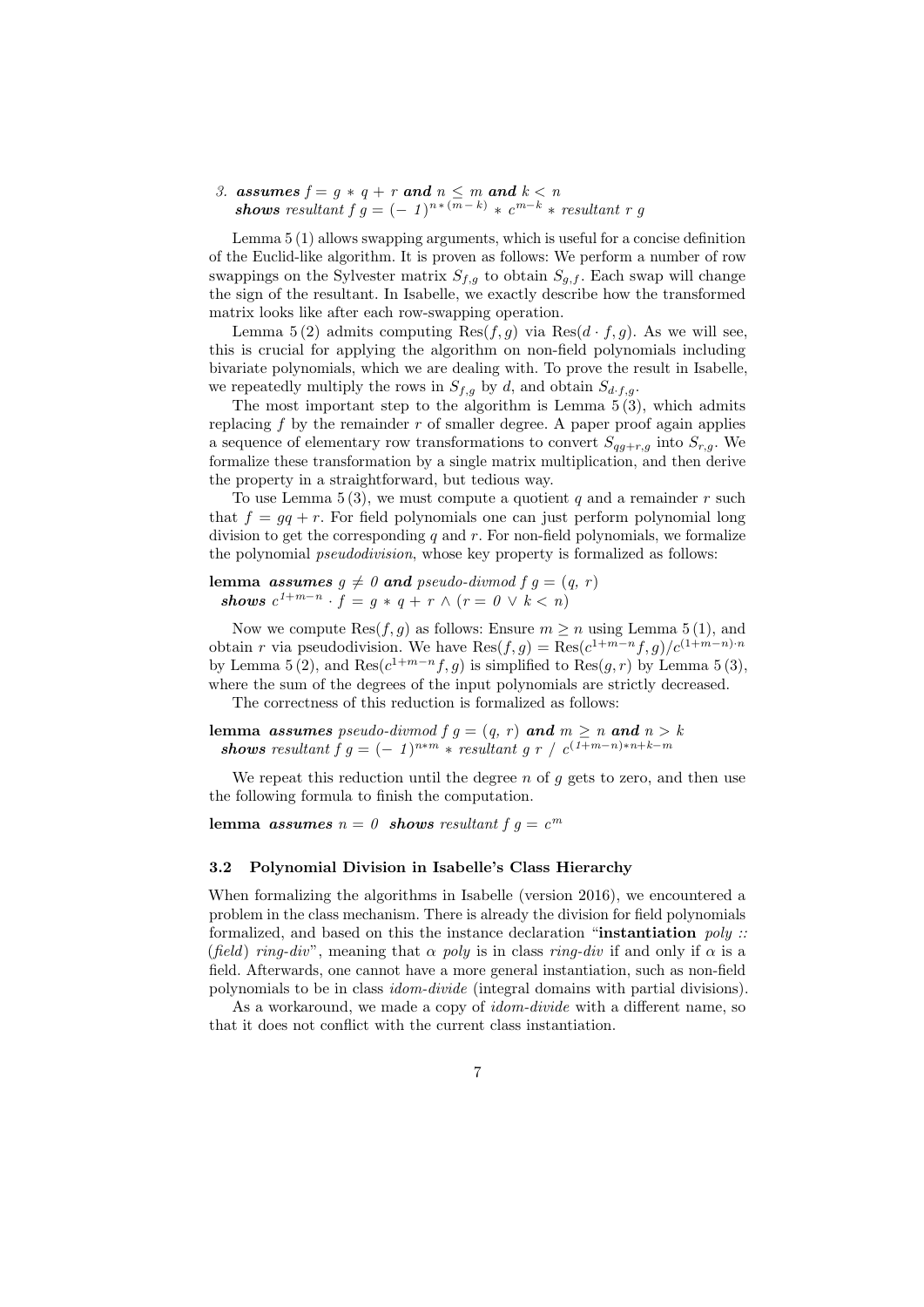**Table [1.](#page-0-0)** Identifying the complex roots of  $1 + 2x + 3x^4$  as in Example 1.

<span id="page-7-2"></span>

|     | algorithm to compute resultants      | overall time       |
|-----|--------------------------------------|--------------------|
| (a) | algorithm of Section 3.1             | >24h               |
| (b) | $(a) + GCD$ before pseudodivision    | 30 <sub>m32s</sub> |
| (c) | (b) with GCD for integer polynomials | 34s                |

class idom-div = idom + fixes exact-div ::  $\alpha \Rightarrow \alpha \Rightarrow \alpha$ **assumes**  $b \neq 0 \implies exact-div (a * b) b = a$ 

For polynomials over  $\alpha$  :: idom-div, we implement the polynomial long division. This is then used as *exact-div* for  $\alpha$  *poly* and we provide the following instantiation (which also provides division for multivariate polynomials): $<sup>4</sup>$  $<sup>4</sup>$  $<sup>4</sup>$ </sup>

instantiation poly :: (idom-div) idom-div

We further formalize pseudodivision which actually does not even invoke a single division and is thus applicable on polynomials over integral domains.

### 3.3 Performance Issues

The performance of the algorithm in Section [3.1](#page-5-3) is not yet satisfactory, due to the repeated multiplication with  $c^{1+m-n}$ , a well-known phenomenon of pseudodivision. To avoid this problem, in every iteration of the algorithm we divide  $g$  by its *content*, i.e., the GCD of its coefficients, similar to Collins' primitive PRS algorithm. At this point a formalization of the subresultant algorithm will be benefitial as it avoids the cost of content computation.

We further optimize our algorithm by switching from  $\mathbb Q$  to  $\mathbb Z$ . When invoking  $poly-add$ , etc., over polynomials whose coefficients are integers (but of type  $rat$ ), we ensure that the intermediate polynomials have integer coefficients. Thus we perform the whole computation in type int, and also switch the GCD algorithm from the one for rational polynomials to the one for integer polynomials.

This has a significant side-effect: In Isabelle, the GCD on rational polynomials is already defined and it has to be normalized so that the leading coefficient of the GCD is 1. Thus, the GCD of the *rational* polynomials  $1000(x + 1)x$  and  $2000(x + 2)(x + 1)$  is just  $x + 1$ . In contrast, we formalized<sup>[5](#page-7-1)</sup> Collins' primitive PRS algorithm for GCD computation for integer polynomials, where the GCD of the above example is  $1000(x + 1)$ . Hence, dividing by the GCD will eliminate large constants when working on  $\mathbb{Z}$ , but not when working on  $\mathbb{Q}$ .

Finally, we provide experimental data in Table [1](#page-7-2) in order to compare the various resultant computation algorithms. In each experiment the complex roots

<span id="page-7-0"></span><sup>4</sup> We contributed our formalization to the development version of Isabelle (May 2016).

<span id="page-7-1"></span>There one will find the general "instantiation poly :: (idom-divide) idom-divide". <sup>5</sup> As for the division algorithm, we have not been able to work with Isabelle's existing type class for GCDs, as the GCD on polynomials is only available for fields.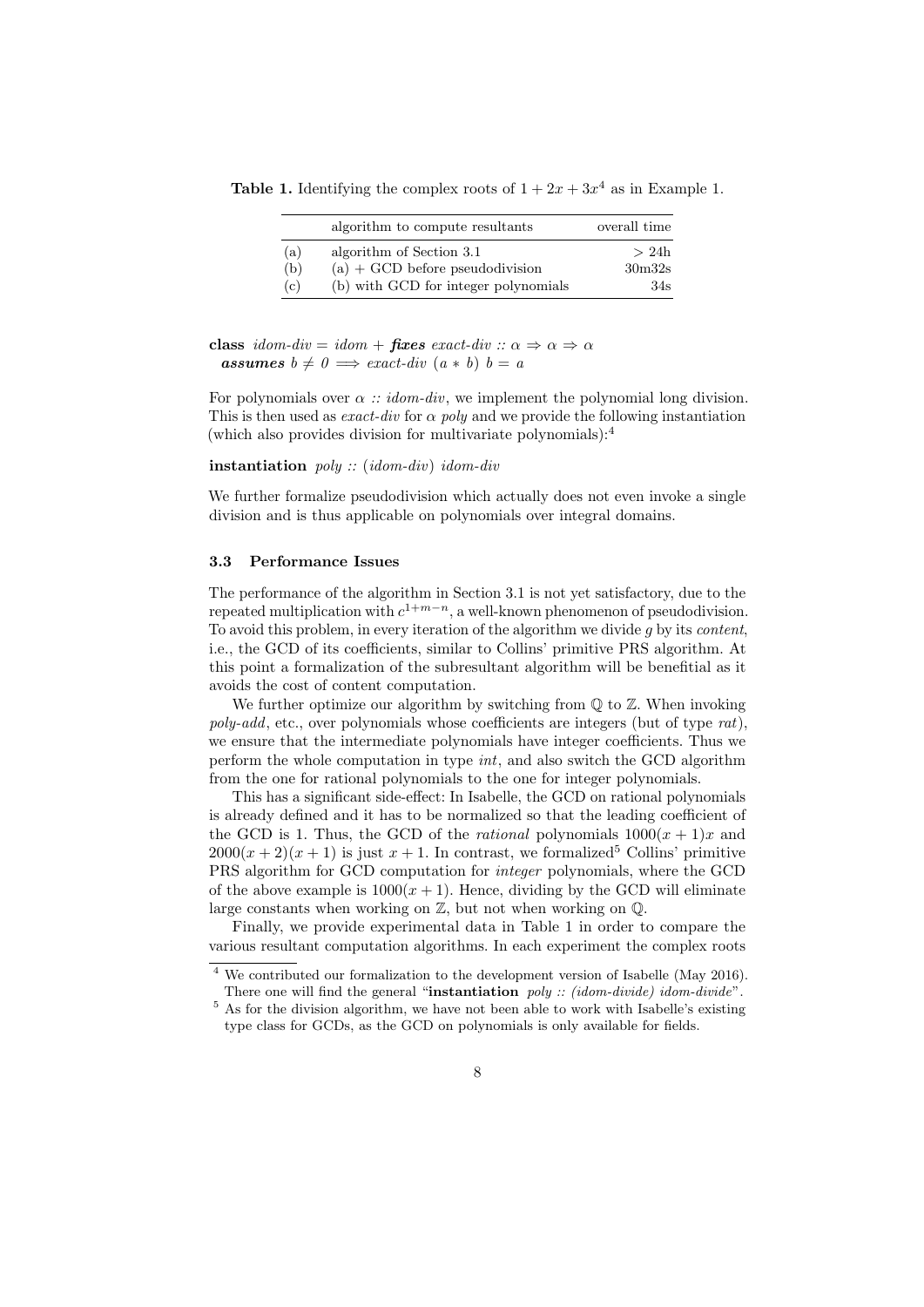<span id="page-8-1"></span>**Table 2.** Computation time/degree of representing polynomials for  $\sum_{i=1}^{n}$ √ i.

| factorization                   | $n=6$ | $n=7$ | $n=8$                                      | $n=9$                                           | $n=10$                                                                                 |
|---------------------------------|-------|-------|--------------------------------------------|-------------------------------------------------|----------------------------------------------------------------------------------------|
| none<br>square-free<br>complete |       |       | $0.03s/8$ $0.14s/16$ $0.35s/16$ $0.35s/16$ | $0.17s/64$ $2.86s/128$ $2m14s/256$ $15m31s/384$ | $0.16s/64$ $2.78s/128$ $2m11s/256$ $22m19s/512$ $12h19m/1024$<br>9h31m/768<br>0.59s/16 |

for f of the leading Example [1](#page-0-0) are identified. Here, the intermediate computation invokes several times the resultant algorithm on bivariate polynomials of degree 12. Note that in experiment  $(c)$  – which applies our final resultant implementation – only 17 % of the time is spent for the resultant computation, i.e., below 6 seconds.

This and all upcoming experiments have been performed using extracted Haskell code which has been compiled with ghc -02, and has been executed on a 3.5 GHz 6-Core Intel Xeon E5 with 32 GB of RAM running Mac OS X.

### <span id="page-8-0"></span>4 Factorization of Rational Polynomials

Iterated resultant computations will lead to exponential growth in the degree of the polynomials. Hence, after computing a resultant to get a polynomial  $f$ representing an algebraic number a, it is a good idea to factor  $f = f_1^{e_1} \cdots f_k^{e_k}$ and pick the only relevant factor  $f_i$  that has  $a$  as a root. √

The benefit of factorization is shown in Table [2,](#page-8-1) where  $\sum_{i=1}^{n}$ i is computed for various n, and the computation time t and the degree d of the representing polynomial is reported as  $t/d$ . The table reveals that factorization becomes beneficial as soon as at it can simplify the polynomial.

We provide two approaches for the factorization of rational polynomials. First, we formalize Kronecker's algorithm. The algorithm serves as a verified and complete factorization, although it is not efficient. Second, we also employ factorization oracles, an untrusted code that takes a rational polynomial and gives a list of factors (and the leading coefficient). Validating factorization is easy: the product of the factors should be the input polynomial. On the other hand, completeness is not guaranteed, i.e., the factors are not necessarily irreducible.

### 4.1 Verified Kronecker's Factorization

We formalize Kronecker's factorization algorithm for integer polynomials. We also formalize Gauss' lemma, which essentially states that factorization over  $\mathbb Q$  is the same as factorization over  $\mathbb Z$ ; thus the algorithm works on rational polynomials. The basic idea of Kronecker's algorithm is to construct a finite set of lists of sample points, and for each list of sample points, one performs polynomial interpolation to obtain a potential factor  $f$  and checks if  $f$  divides the input polynomial. Formally proving the soundness of this algorithm is not challenging; however, many basic ingredients were not available in Isabelle.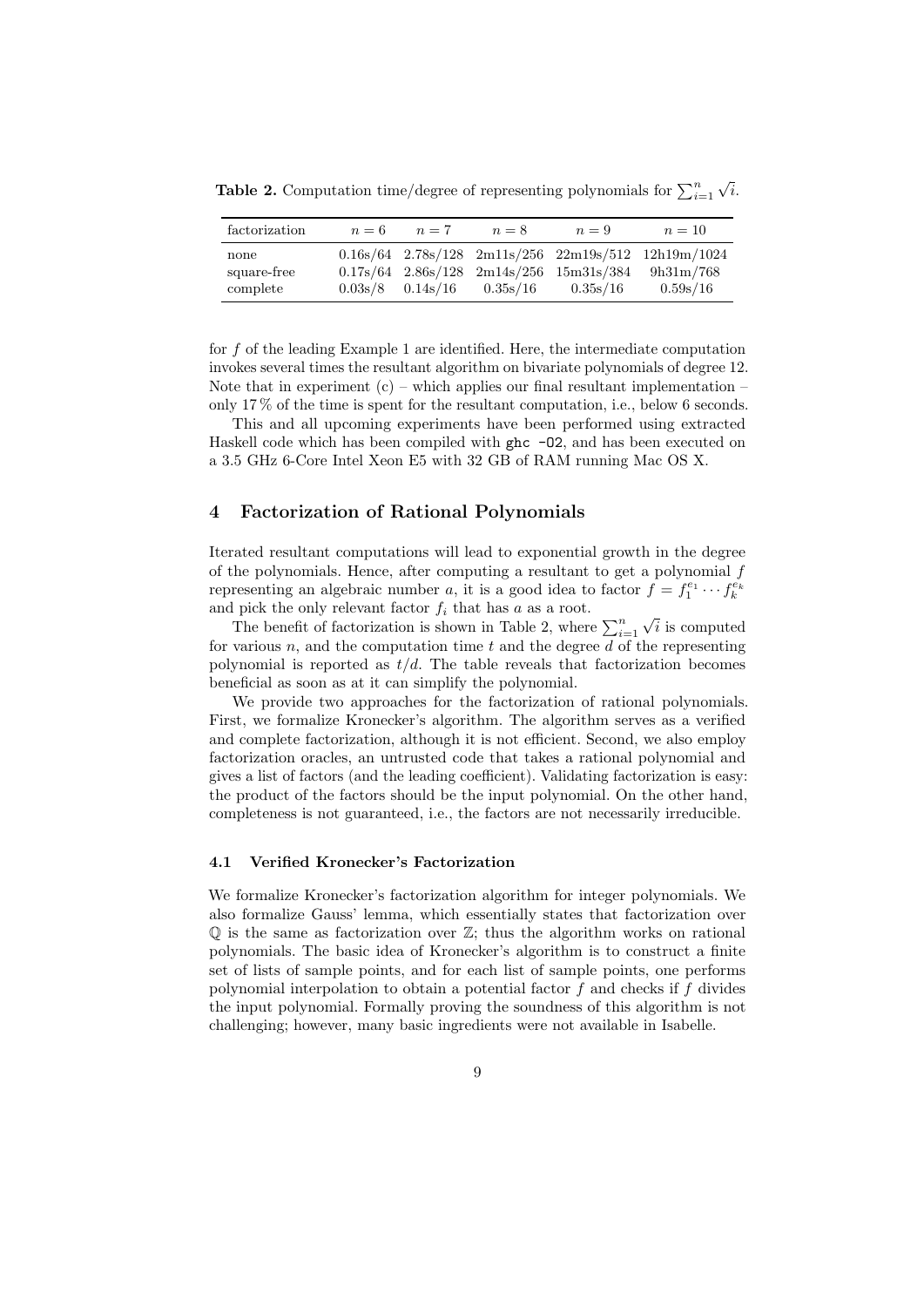For instance, in order to construct the set of lists of sample points, one has to compute all divisors of an integer  $n \neq 0$ . If not to be done naively, this basically demands a prime factorization of  $|n|$ , for which we did not find any useful existing algorithm that has been formalized in Isabelle.

Therefore, we formalize algorithm A of Knuth [\[9,](#page-16-11) Section 4.5.4] where the list of trial divisors currently excludes all multiples of 2, 3, and 5. Here, the candidate generation works via a function *next-candidates* that takes a lower bound n as input and returns a pair  $(m, xs)$  such that xs includes all primes in the interval  $[n, m)$ , provided that  $n = 0$  or n mod  $30 = 11$ . In the following definition, primes-1000 is a precomputed list consisting of all primes up to 1000.

```
definition next-candidates n = (\textbf{if } n = 0 \textbf{ then } (1001, \textbf{ primes-1000})else (n + 30, n, n+2, n+6, n+8, n+12, n+18, n+20, n+26))
```
Similarly, we did not find formalized results on polynomial interpolation. Here, we integrate both Lagrange and Newton interpolation where the latter is more efficient. Furthermore, we formalize a variant of the Newton interpolation specialized for integer polynomials, which will abort early and conclude that no integer interpolation polynomial exists, namely as soon as the first division of two integers in the interpolation computation yields a non-zero remainder.

Finally, we integrate a divisibility test for integer polynomials, since polynomial divisibility test is by default available only for fields. The algorithm enjoys the same early abortion property as the Newton interpolation for integers.

#### 4.2 Factorization Oracles

We provide two different factorization oracles: a small Haskell program that communicates with Mathematica, and an implementation within Isabelle/HOL. The latter can be used within an Isabelle session (by eval, etc.) as well as in generated Haskell or ML code.

They both use the same wrapper which converts the factorization over  $\mathbb Q$  to a factorization over Z, where the latter factorization can assume a square-free and content-free integer polynomial, represented as a coefficient list. The oracle is integrated as an unspecified constant:

### consts factorization-oracle-int-poly :: int list  $\Rightarrow$  int list list

The internal oracle implements Berlekamp's factorization algorithm in combination with Hensel lifting [\[9,](#page-16-11) Section 4.6.2]. Berlekamp's algorithm involves matrices and polynomials over finite fields ( $\mathbb Z$  modulo some prime p). Here, we reuse certified code for polynomials and matrices whenever conveniently possible; however, the finite fields cannot be represented as a *type* in Isabelle/HOL since the prime  $p$  depends on the input polynomial to be factored. As a consequence, we could not use the standard polynomial library of Isabelle *directly*. Instead, we invoke the code generator to obtain the various certified algorithms on polynomials as ML-code, then manually replace the field operations by the finite field operations, and finally define these algorithms as new functions within Isabelle.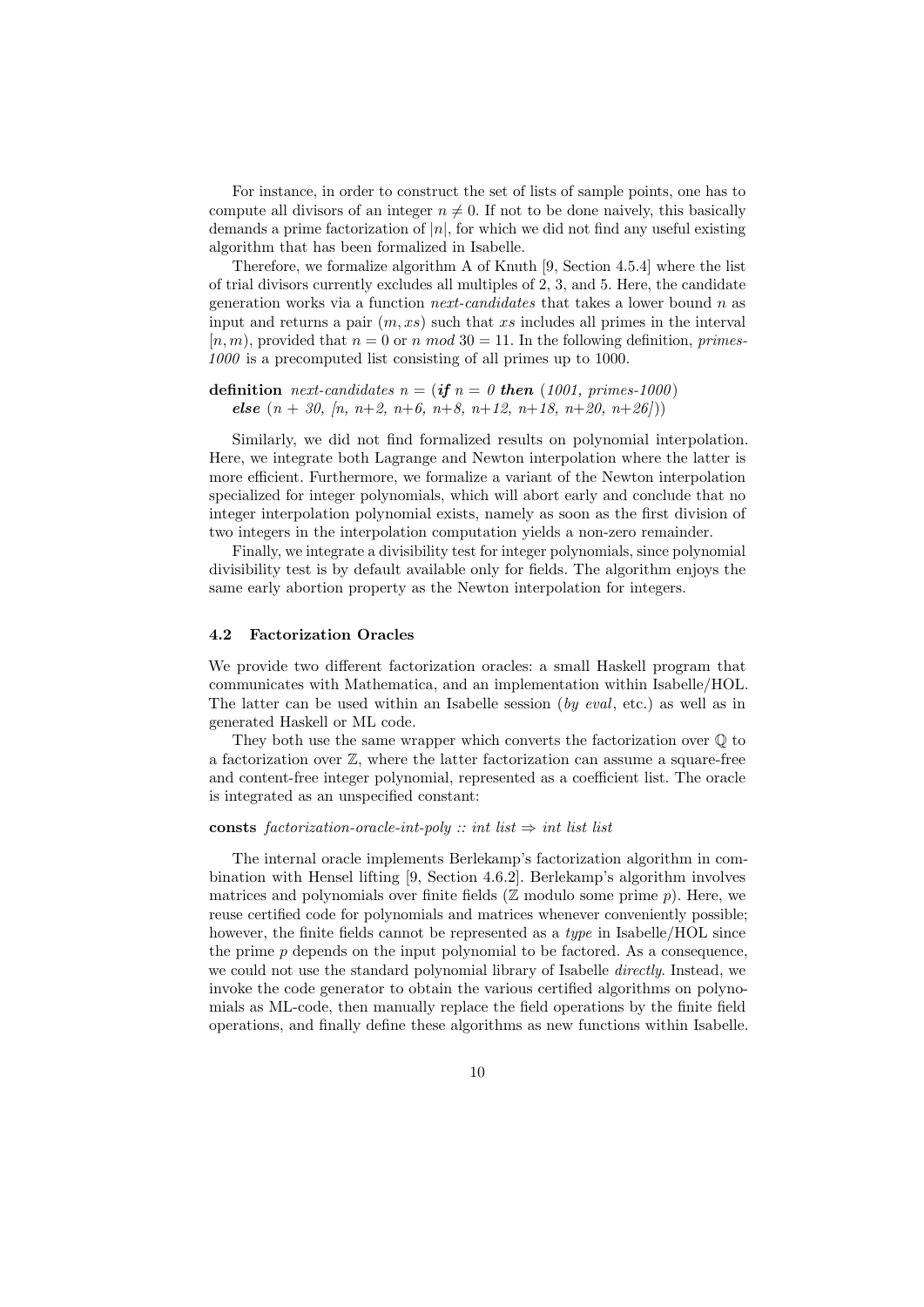<span id="page-10-2"></span>Table 3. Comparing factorization algorithms

|                                            | Berlekamp-Hensel Mathematica Kronecker |       |      |
|--------------------------------------------|----------------------------------------|-------|------|
| factorization of $h$ , degree 12           | 0.0s                                   | 0.3s  | 0.6s |
| factorization of $j$ , degree 27           | 0.0s                                   | 0.3s  | >24h |
| evaluation of $\sum_{i=1}^{5} \sqrt[3]{i}$ | 17.8s                                  | 9.1s  |      |
| evaluation of $\sum_{i=1}^6 \sqrt[3]{i}$   | 63.9s                                  | 57.7s |      |

Eventually, we had a view on all code equations for polynomials, and detected potential optimizations in the algorithm for polynomial long division.[6](#page-10-1)

The same problem happens for the matrix operations; however, since the matrix theory is our formalization, we just modified it. We adjusted some of the relevant algorithms so that they no longer rely upon the type class field, but instead take the field operations as parameters. Then in the oracle we *directly* apply these generalized matrix algorithms, passing the field operations for finite fields as parameters.

We conclude this section with experimental data where we compare the different factorizations in Table [3.](#page-10-2) Here, polynomial  $h$  is taken from Example [1](#page-0-0) and j is the unique minimal monic polynomial representing  $\sum_{i=1}^{5}$ rom Example 1<br> $\sqrt[3]{i}$ , which looks like  $-64437024420 + 122730984540x + ... + x^{27}$ .

The 0.3s of Mathematica is explained by its start-up time. We can clearly see that Kronecker's algorithm is no match against the oracles, which is why we did not even try Kronecker's algorithm in computing the sums of cubic roots examples – these experiments involve factorizations of polynomials of degree 81. At least on these examples, our internal factorization oracle seems to be not too bad, in comparison with Mathematica (version 10.2.0).

# <span id="page-10-0"></span>5 Real Algebraic Numbers

At this point, we have fully formalized algorithms which, given algebraic numbers  $a$  and  $b$  represented as roots of rational polynomials  $f$  and  $g$ , resp., computes a rational polynomial h having c as a root, where c is any of  $a + b$ ,  $a \cdot b$ ,  $-a$ ,  $\frac{1}{a}$ , and  $\sqrt[n]{a}$ . To uniquely represent an algebraic number, however, we must also provide an interval  $[l, r]$  in which c is the only root of h.

For  $c = -a$  and  $c = \frac{1}{a}$ , bounds can be immediately given from the bound [l, r] for a: take  $[-r, -l]$  and  $[\frac{1}{r}, \frac{1}{l}]$ , resp. For the other arithmetic operations, we formalized various bisection algorithms.

### 5.1 Separation of Roots

Our main method to separate roots via bisection is based on a root-counting function  $ri_f$  for polynomial f, such that  $ri_f$  l r is the number of roots of f in

<span id="page-10-1"></span> $6$  These optimizations became part of the development version of Isabelle (May 2016).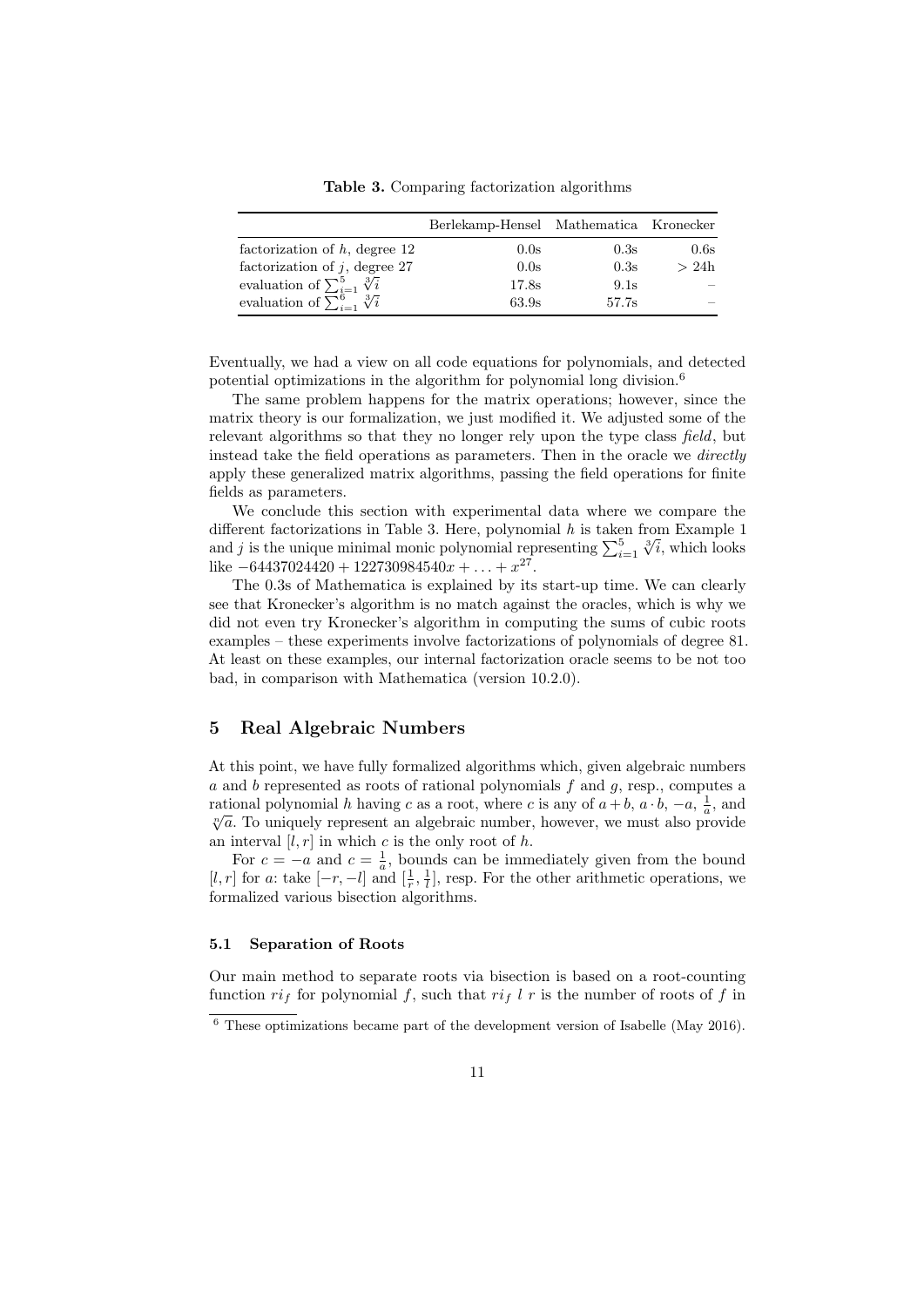the interval  $[l, r]$ . Internally,  $ri<sub>f</sub>$  is defined directly for linear polynomials, and is based on Sturm's method for nonlinear polynomials.

First, we extend the existing formalization of Sturm's method by Eberl [\[6\]](#page-16-4), which takes a real polynomial and real bounds, so that it can be applied on rational polynomials with rational bounds; nevertheless, the number of real roots must be determined. This extension is crucial as we later implement the real numbers by the real algebraic numbers via *data refinement* [\[7\]](#page-16-12); at this point we must not yet use real number arithmetics. The correctness of this extension is shown mainly by proving that all algorithms utilized in Sturm's method can be homomorphically extended. For instance, for Sturm sequences we formalize the following result:

### **lemma** sturm (real-of-rat-poly  $f$ ) = map real-of-rat-poly (sturm-rat  $f$ )

For efficiency, we adapt Sturm's method for our specific purpose. Sturm's method works in two phases: the first phase computes a Sturm sequence, and the second one computes the number of roots by counting the number of sign changes on this sequence for both the upper and the lower bounds of the interval. The first phase depends only on the input polynomial, but not on the interval bounds. Therefore, for each polynomial  $f$  we precompute the Sturm sequence once, so that when a new interval is queried, only the second phase of Sturm's method has to be evaluated. This can be seen in the following code equation:

### definition count-roots-interval-rat  $f =$

(let  $fs = sturm-squarefree-rat$  f (\* precompute \*)  $\sum_{i=1}^{n}$  in ...( $\lambda$  l r. sign-changes-rat fs l – sign-changes-rat fs r + ...) ...

For this optimization, besides the essential  $(f, l, r)$  our internal representation additionally stores a function  $ri$ :  $\mathbb{Q} \to \mathbb{Q} \to \mathbb{N}$  which internally stores the precomputed Sturm sequence for f.

With the help of the root-counting functions, it is easy to compute a required interval. For instance, consider the addition of  $a$  and  $b$ , each represented by  $(f, l_a, r_a)$  and  $(g, l_b, r_b)$ , and we already have a polynomial h which has  $a + b$ as one of its roots. If  $ri_h$   $(l_a + l_b)$   $(r_a + r_b) = 1$ , then we are done. Otherwise, we repeat bisecting the intervals  $[l_a, r_a]$  and  $[l_b, r_b]$  with the help of  $ri_f$  and  $ri_g$ . Similar bisections are performed for multiplication and  $n$ -th roots.

For further efficiency, we formalize the bisection algorithms as partial functions [\[10\]](#page-16-13). This is motivated by the fact that many of these algorithms terminate only on valid inputs, and runtime checks to ensure termination would be an overhead. In order to conveniently prove the correctness of the algorithms, we define some well-founded relations for inductive proofs, which are reused for various bisection algorithms. For instance, we define a relation based on a decrease in the size of the intervals by at least  $\delta$ , where  $\delta$  is the minimal distance of two distinct roots of some polynomial.

Finally, we tighten the intervals more than what is required to identify the root. This is motivated as follows. Assume that the interval [2, 10000] identifies a real root  $a \approx 3134.2$  of a polynomial f. Now, consider computing the floor  $|a|$ ,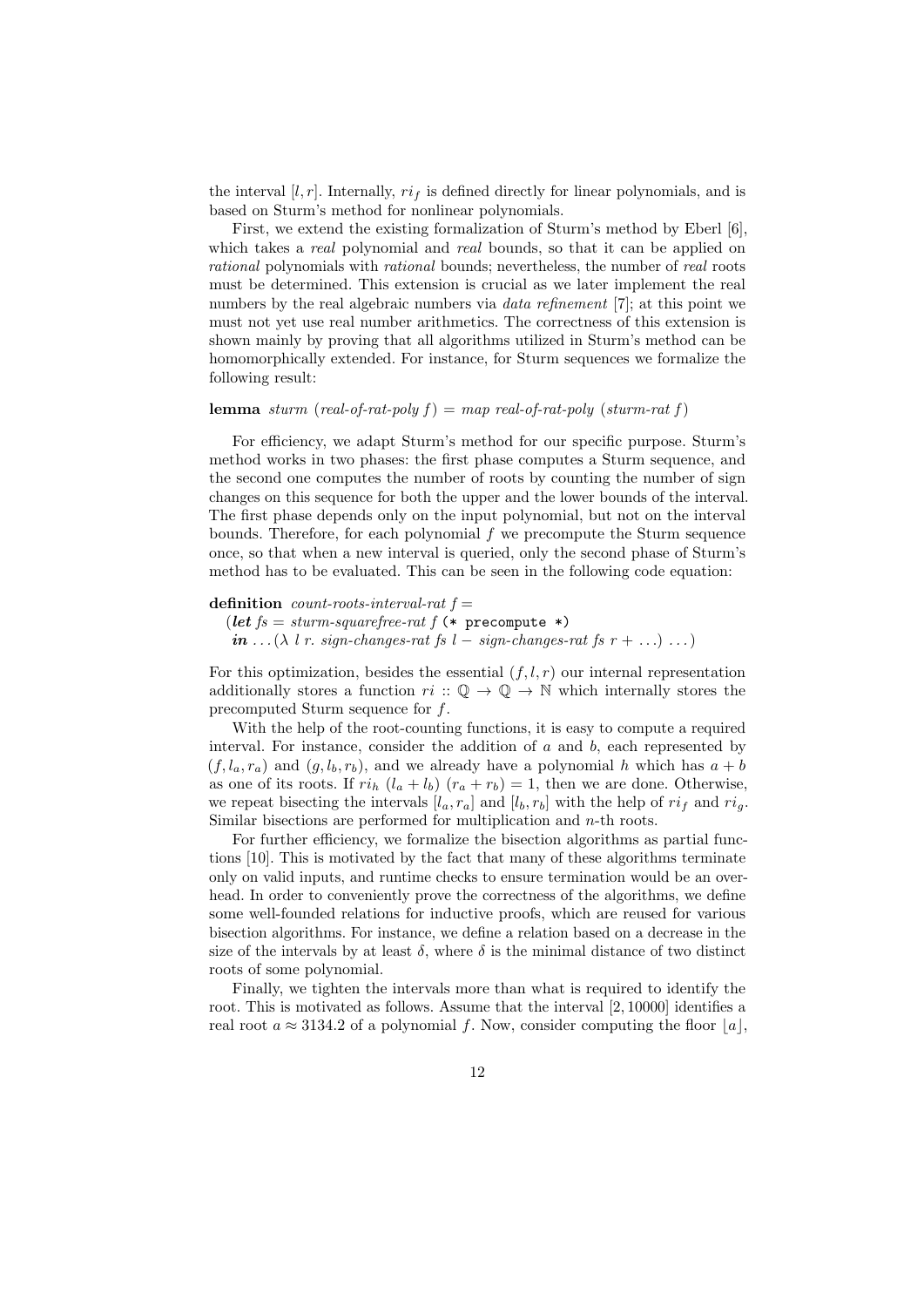which requires us to bisect the interval until we arrive at  $[3134.003, 3134.308]$ . It would be nice if we could update the bounds for a to the new tighter interval at this point. Unfortunately, we are not aware of how this can be done in a purely functional language. Hence, every time we invoke  $|a|$  or other operations which depends on a, we have to redo the bisection from the initial interval. Therefore, it is beneficial to compute sufficiently tight intervals whenever constructing algebraic numbers. Currently we limit the maximal size of the intervals by  $\frac{1}{8}$ .

### 5.2 Comparisons of Algebraic Numbers

Having defined all arithmetic operations, we also provide support for comparisons of real algebraic numbers, as well as membership test in Q, etc. For membership in Q, we formalize the rational root test which we then integrate into a bisection algorithm. Comparison is, in theory, easy: just compute  $x - y$  and determine its sign, which is trivial, since we have the invariant that the signs of the interval bounds coincide. This naive approach however requires an expensive resultant computation. Hence we pursue the following alternative approach: To compare two algebraic numbers a and b, represented by  $(f, l_a, r_a)$  and  $(g, l_b, r_b)$ ,

- we first decide<sup>[7](#page-12-0)</sup>  $a = b$  by testing whether gcd f q has a root in  $[l_a, r_a] \cap [l_b, r_b]$ . The latter property can be determined using Sturm's method; and
- if  $a \neq b$ , then bisect the intervals  $[l_a, r_a]$  and  $[l_b, r_b]$  until they become disjoint. Afterwards we compare the intervals to decide  $a < b$  or  $a > b$ .

Note that the recursive bisection in the second step is terminating only if it is invoked with  $a \neq b$ . At this point, Isabelle's **partial-function** command becomes essential. Note also that specifying the algorithm via function prohibits code generation.

If we had a proof that the internal polynomials are irreducible, then the first step could be done more efficiently, since then  $f \neq g$  implies  $a \neq b$ . We leave it for future work to formalize more efficient factorization algorithms.

### 5.3 Types for Real Algebraic Numbers

As the internal representation of algebraic numbers, besides the essential  $(f, l, r)$ and already mentioned ri, we store another additional information: a flag ty of type *poly-type*, indicating whether f is known to be monic and irreducible (*Monic-*Irreducible) or whether this is unknown (Arbitrary-Poly). We initially choose Arbitrary-Poly as ty for non-linear polynomials, and Monic-Irreducible for linear polynomials after normalizing the leading coefficient. If we have a complete factorization, we may set the polynomial type to *Monic-Irreducible*; however, this would require the invocation of the slow certified factorization algorithm.

In the formalization we create a corresponding type abbreviation for the internal representation (an option type where None encodes the number 0), then define an invariant *rai-cond* which should be satisfied, and finally enforce this

<span id="page-12-0"></span><sup>7</sup> We thank one of the anonymous reviewers for pointing us to this equality test.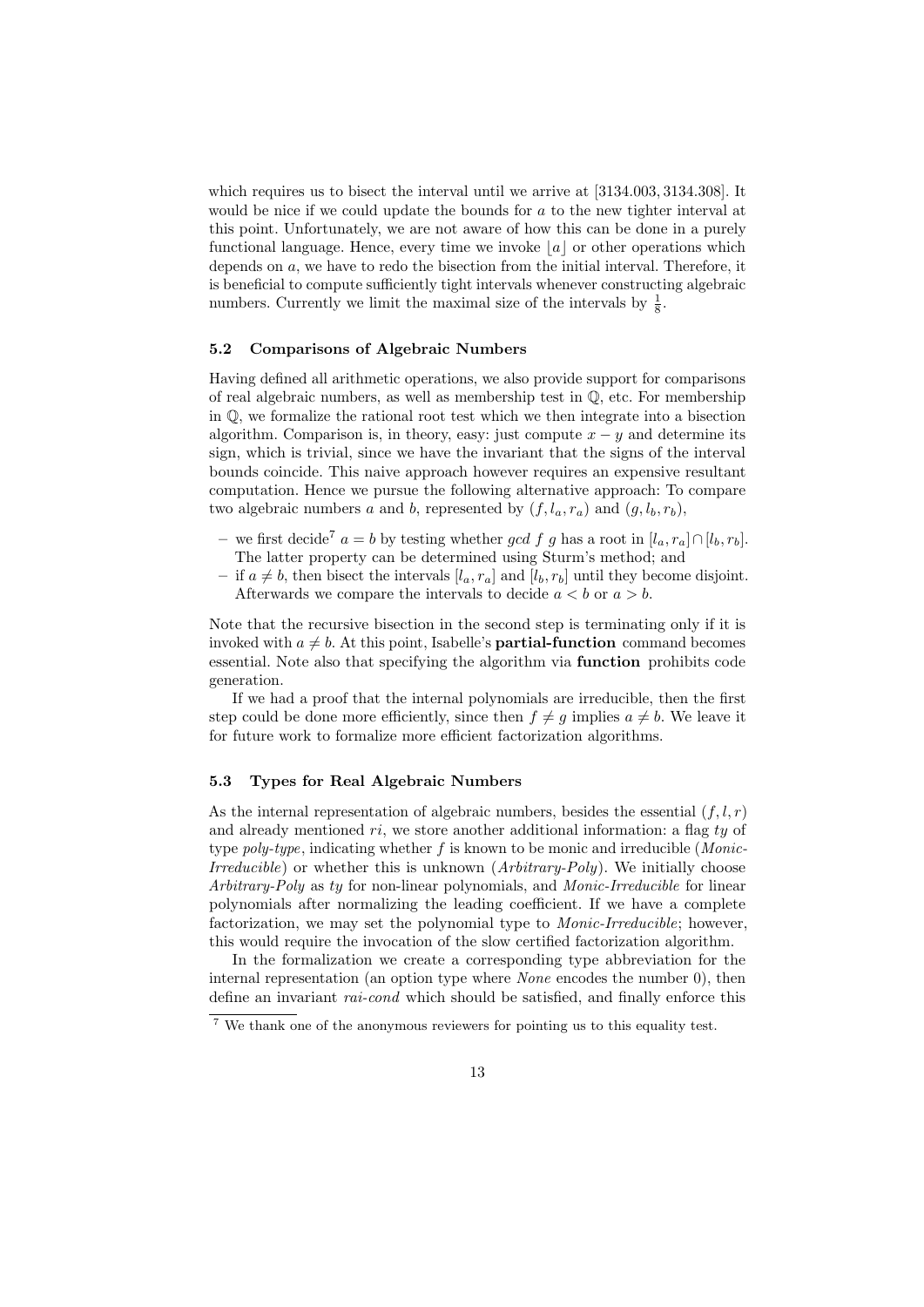invariant in the type *real-alg-intern*. For the specification of algorithms on type real-alg-intern, the lifting and transfer package has been essential [\[8\]](#page-16-14).

type-synonym rai-intern =  $(poly-type \times root-info \times rat poly \times rat \times rat)$  option definition rai-cond tuple = (case tuple of Some  $(ty,ri,f,l,r) \Rightarrow$ 

 $f \neq 0 \land unique-root f l r \land sgn l = sgn r \land sgn r \neq 0 \land ... \mid None \Rightarrow True)$  $$ 

Then, all arithmetic operations have been defined on type real-alg-intern.

In order to implement the real numbers via real algebraic numbers, we did one further optimization, namely integrate dedicated support for the rational numbers. The motivation is that most operations can be implemented more efficiently, if one or both arguments are rational numbers. For instance, for addition of a rational number with a real algebraic number, we provide a function addrat-rai :: rat  $\Rightarrow$  real-alg-intern  $\Rightarrow$  real-alg-intern which does neither require a resultant computation, nor a factorization.

Therefore, we create a new data type  $real\text{-}alg\text{-}dt$ , which has two constructors: one for the rational numbers, and one for the real algebraic numbers whose representing polynomial has degree at least two. This invariant on the degree is then ensured in a new type *real-alg-dtc*, and the final type for algebraic numbers is defined as a quotient type real-alg on top of real-alg-dtc, which works modulo different representations of the same real algebraic numbers. Here, real-of-radtc is the function that delivers the real number which is represented by a real algebraic number of type *real-alg-dtc*.<sup>[8](#page-13-0)</sup>

### quotient-type real-alg = real-alg-dtc /  $\lambda xy$ . real-of-radtc x = real-of-radtc y

Now we provide the following code equations to implement the real numbers via real algebraic numbers by data refinement, where real-of :: real-alg  $\Rightarrow$  real is converted into a constructor in the generated code.

lemma plus-real-alg[code]:  $(\text{real-of } x) + (\text{real-of } y) = \text{real-of } (x + y)$ (\* similar code lemmas for =, <, -, \*, /, floor, etc. \*)

Note that in the lemma plus-real-alg, the left-hand side of the equality is addition for type *real*, whereas the right is addition of type *real-alg*.

We further prove that real algebraic numbers form an Archimedean field.

### instantiation  $real\text{-}alg :: floor\text{-}ceiling$  (\* includes Archimedean field \*)

Finally, we provide a function real-roots-of-rat-poly :: rat poly  $\Rightarrow$  real list which computes all real roots of a non-zero rational polynomial. It first factors the polynomial, and then for each factor it either uses a closed form to determine the roots, or computes intervals that uniquely identify each root of the factor and returns the corresponding real algebraic numbers. Below, *rooly* denotes the evaluation of a rational polynomial at a real or complex point.

<span id="page-13-0"></span><sup>&</sup>lt;sup>8</sup> Note that the quotient type can be in principle defined also directly on top of *real* $alg-dt$ , such that the quotient and invariant construction is done in one step, but then code generator will fail in Isabelle 2016.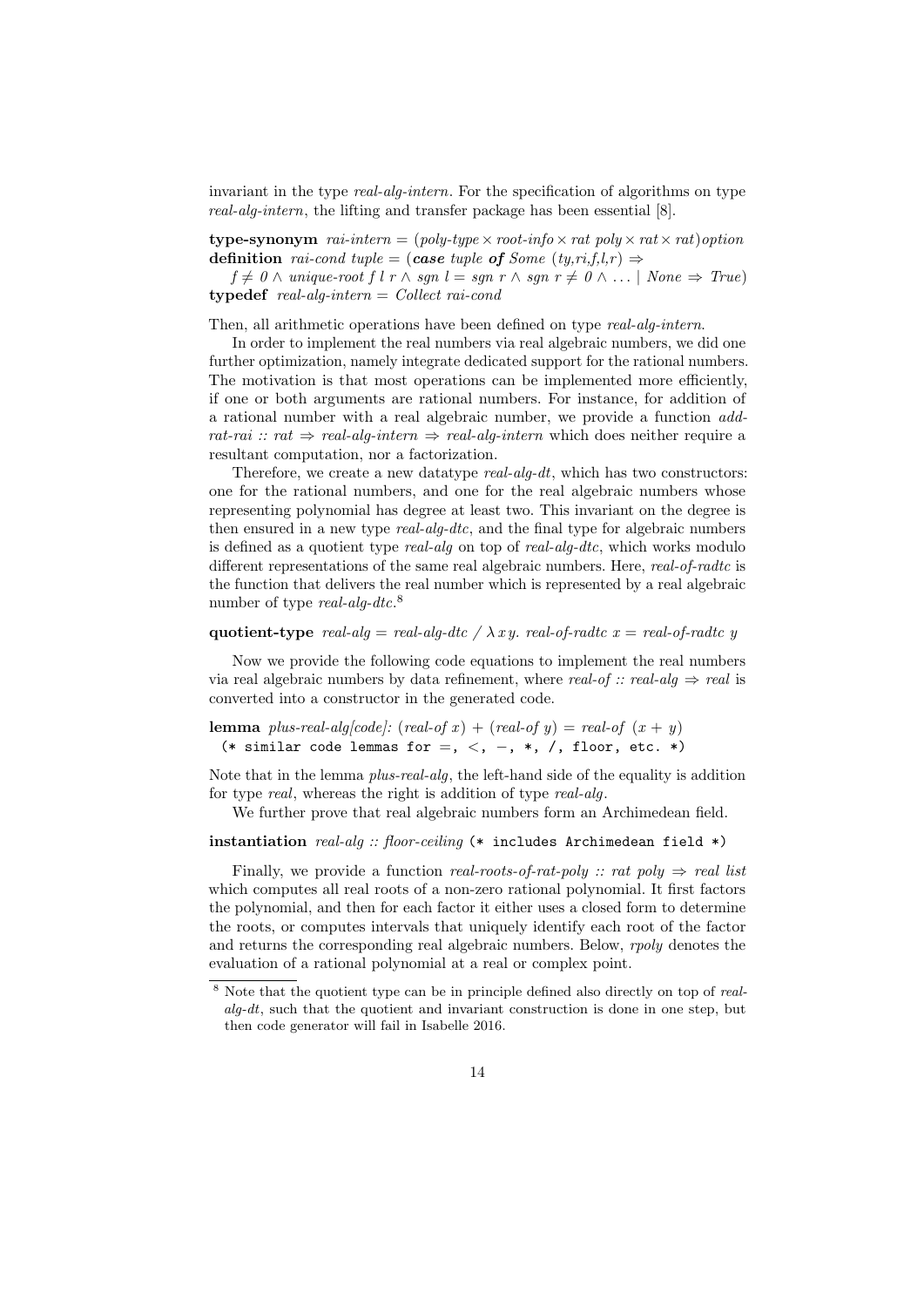lemma *assumes*  $f \neq 0$ shows set (real-roots-of-rat-poly  $f$ ) = {a :: real. rpoly  $f$  a = 0}

# <span id="page-14-0"></span>6 Complex Algebraic Numbers

All of the results on resultants have been developed in a generic way, i.e., they are available for both real and complex algebraic numbers. Hence, in principle one can pursue a similar approach as in Section [5](#page-10-0) to integrate complex algebraic numbers, one just has to replace Sturm's method by a similar method to separate complex roots, e.g., by using results of Kronecker [\[15,](#page-16-15) Section 1.4.4].

Since we are not aware of any formalization of such a method, instead we just stick to Isabelle's implementation of complex numbers, i.e., pairs of real numbers representing the real and imaginary part. Note that this is also possible in the algebraic setting: a complex number is algebraic if and only if both the real and the imaginary part are algebraic.

With this representation, all of the following operations become executable on the complex numbers for free:  $+, -, *, /, \sqrt{ } , =$ , and complex conjugate. These operations are already implemented via operations on the real numbers, and those are internally computed by real algebraic numbers via data refinement.

The only operation that is not immediate is a counterpart of real-roots-of-rat $poly - a$  method to determine all complex roots of a rational polynomial f. Here, the algorithm proceeds as follows, excluding optimizations.

- Consider a complex root  $a + b$ i of  $f$  for  $a, b \in \mathbb{R}$ . Since  $a = \frac{1}{2}((a + b\mathbf{i}) + (a b\mathbf{i})),$ a is a root of the rational polynomial  $g = poly-mult-rat \frac{1}{2}$  (poly-add f f). Here, the first f in poly-add f f represents  $a + bi$  and the second f represents  $a - bi$ ; complex conjugate numbers share the same representing polynomials. Similarly, since  $b = \frac{1}{2i}((a + bi) - (a - bi))$ , b is a root of  $h = poly-mult$  [:1,0,4:] (poly-add f (poly-uminus f)), where [:1,0,4:] is the polynomial  $1 + 4x^2$  with root  $\frac{1}{2i}$ .
- Let C be the set of all numbers  $\overline{a}$  + bi such that  $a \in real\text{-}roots\text{-}of\text{-}rat\text{-}poly g$  and  $b \in real-roots-of-rat-poly h$ . Then C contains at least all roots of f. Return  ${c \in C$ .  $f(c) = 0}$  as the final result.

The actual formalization of complex-roots-of-rat-poly contains several special measures to improve the efficiency, e.g., factorizations are performed in between, explicit formulas are used, etc. The soundness result looks as in the real case.

### lemma *assumes*  $f \neq 0$

shows set (complex-roots-of-rat-poly  $f$ ) = {a :: complex. rpoly  $f$  a = 0}

The most time-consuming task in complex-roots-of-rat-poly is actually the computation of  $\{c \in C, f(c) = 0\}$  from C. For instance, when testing  $f(c) = 0$  in Example [1,](#page-0-0) multiplications like  $b \cdot b$  occur. These result in factorization problems for polynomials of degree 144.

With the help of the complex roots algorithm and the fundamental theorem of algebra, we further develop two algorithms that factor polynomials with rational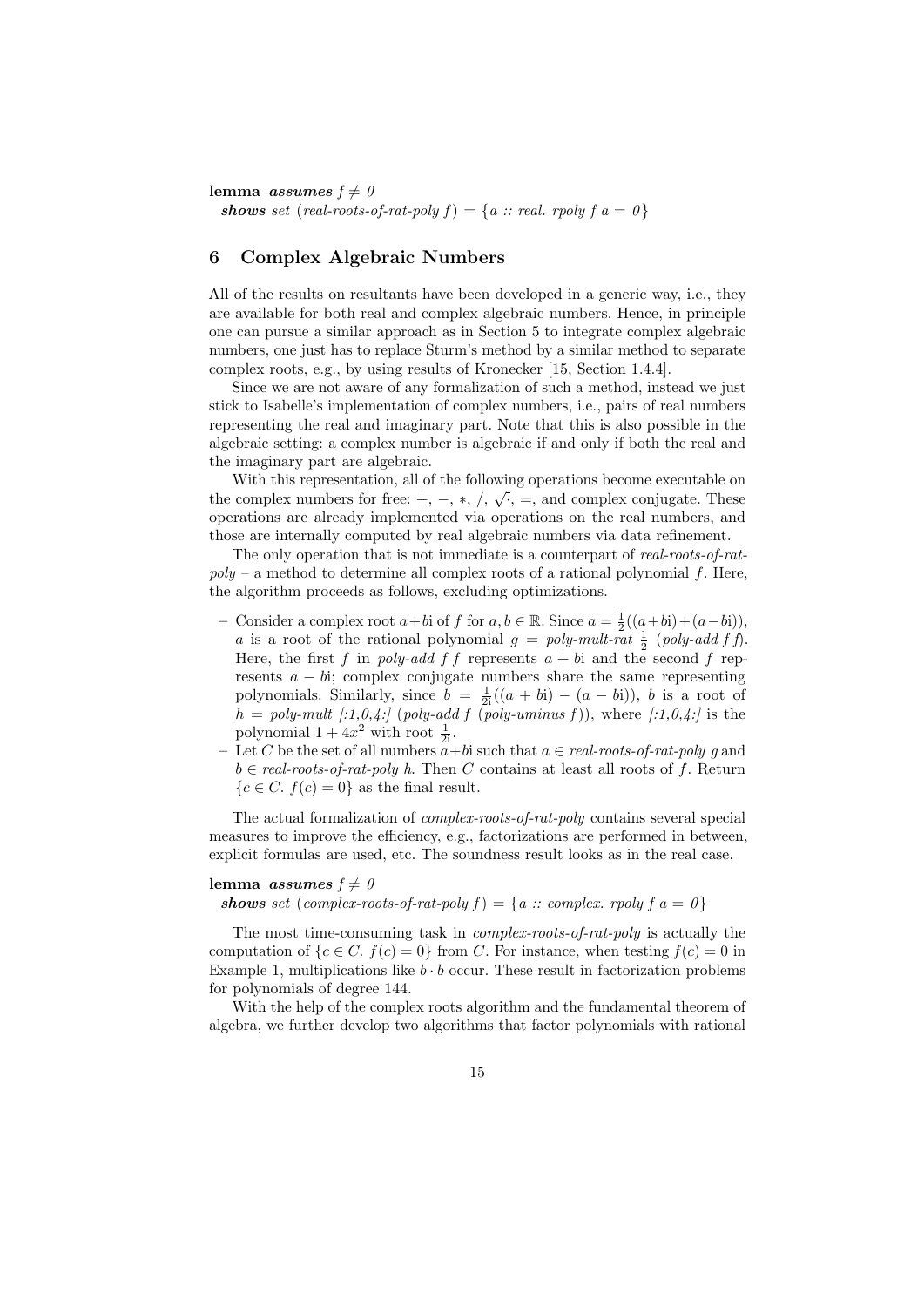coefficients over  $\mathbb C$  and  $\mathbb R$ , resp. Factorization over  $\mathbb C$  is easy, since then every factor corresponds to a root. Hence, the algorithm and the proof mainly take care of the multiplicities of the roots and factors. Also for the real polynomials, we first determine the complex roots. Afterwards, we extract all real roots and group each pair of complex conjugate roots. Here, the main work is to prove that for each complex root  $c$ , its multiplicity is the same as the multiplicity of the complex conjugate of c.

# <span id="page-15-0"></span>7 Displaying Algebraic Numbers

We provide two approaches to display real algebraic numbers.

The first one displays the approximative value of an algebraic number a. Essentially, the rational number  $\frac{1000a_1}{1000}$  is computed and displayed as string. For instance, the first root of polynomial g in Example [1](#page-0-0) is displayed as " $\sim$  -0.569".

The second approach displays a number represented by  $(ty, ri, f, l, r)$  exactly as the string "root  $\#n$  of f", provided that  $ty = \text{Monic-Irreducible}$  and that n is the number of roots of f in the interval  $(-\infty, r]$ . In order to determine the value of n, we just apply Sturm's method. In case  $t\bar{y} \neq \text{Monic-Irreducible}$ , at this point we invoke the expensive certified factorization.

Note that displaying a number must be a function of type real-alg  $\Rightarrow$  string, i.e., the resulting string must be independent of the representative. Clearly, this is the case for the first approach. For the second approach we need a uniqueness result, namely that every algebraic number a is uniquely represented by a monic and irreducible polynomial. To this end, we first formalize the result, that the GCD of two rational polynomials stays the same if we embed  $\mathbb Q$  into  $\mathbb R$  or  $\mathbb C$ .

lemma map-poly of-rat  $(\gcd f g) = \gcd (map-poly of-rat f)$   $(map-poly of-rat g)$ 

Using this lemma, we provide the desired uniqueness result.

lemma assumes algebraic a shows  $\exists ! f$ . alg-poly a f ∧ monic f ∧ irreducible f

Our formalization of this statement works along the following line. Assume  $f$  and g are two different monic and irreducible rational polynomials with a common real or complex root a. That is, f and g have a common factor  $x - a$  as a real or complex polynomial and hence, the GCD of f and g (over  $\mathbb R$  or  $\mathbb C$ ) is a non-constant polynomial. On the other hand, the GCD of f and q over  $\mathbb Q$  must be a constant: it cannot be a proper factor of f or q since the polynomials are irreducible over  $\mathbb{Q}$ , and it cannot be f or q itself, since this contradicts monicity and  $f \neq q$ .

## 8 Conclusion

We integrated support for real and complex algebraic numbers in Isabelle/HOL. Although all arithmetic operations are supported, there remain some open tasks.